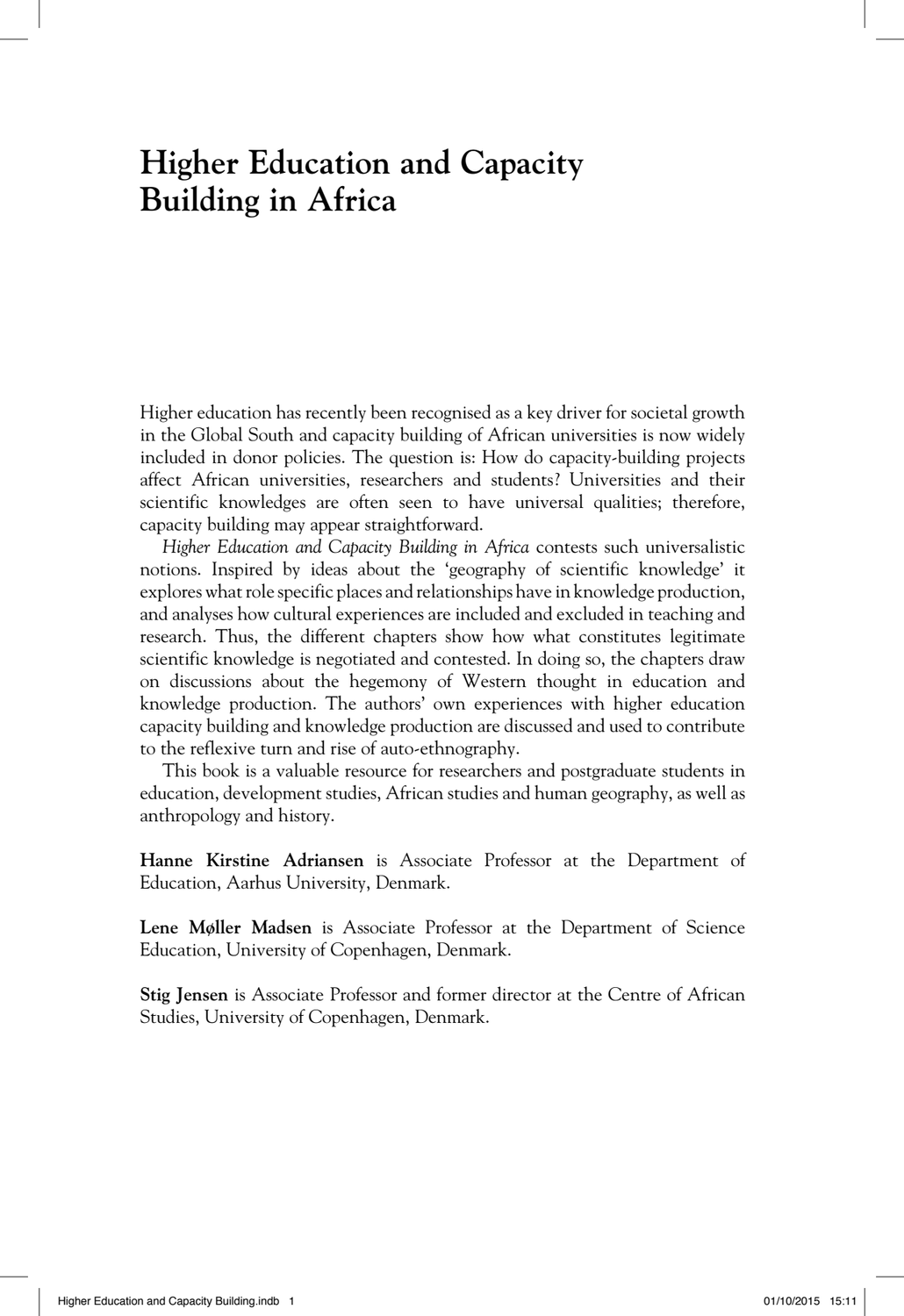### **Routledge Studies in African Development**

## **Self-Determination and Secession in Africa**

The post-colonial state *Edited by Redie Bereketeab*

#### **Economic Growth and Development in Africa**

Understanding global trends and prospects *Horman Chitonge*

#### **African Youth and the Persistence of Marginalization**

Employment, politics and prospects for change *Edited by Danielle Resnick and James Thurlow*

#### **HIV and East Africa**

Thirty Years in the Shadow of an Epidemic *Janet Seeley* 

#### **Development Discourse and Global History**

From colonialism to the sustainable development goals *Aram Ziai*

#### **Higher Education and Capacity Building in Africa**

The geography and power of knowledge *Edited by Hanne Kirstine Adriansen, Lene Møller Madsen and Stig Jensen*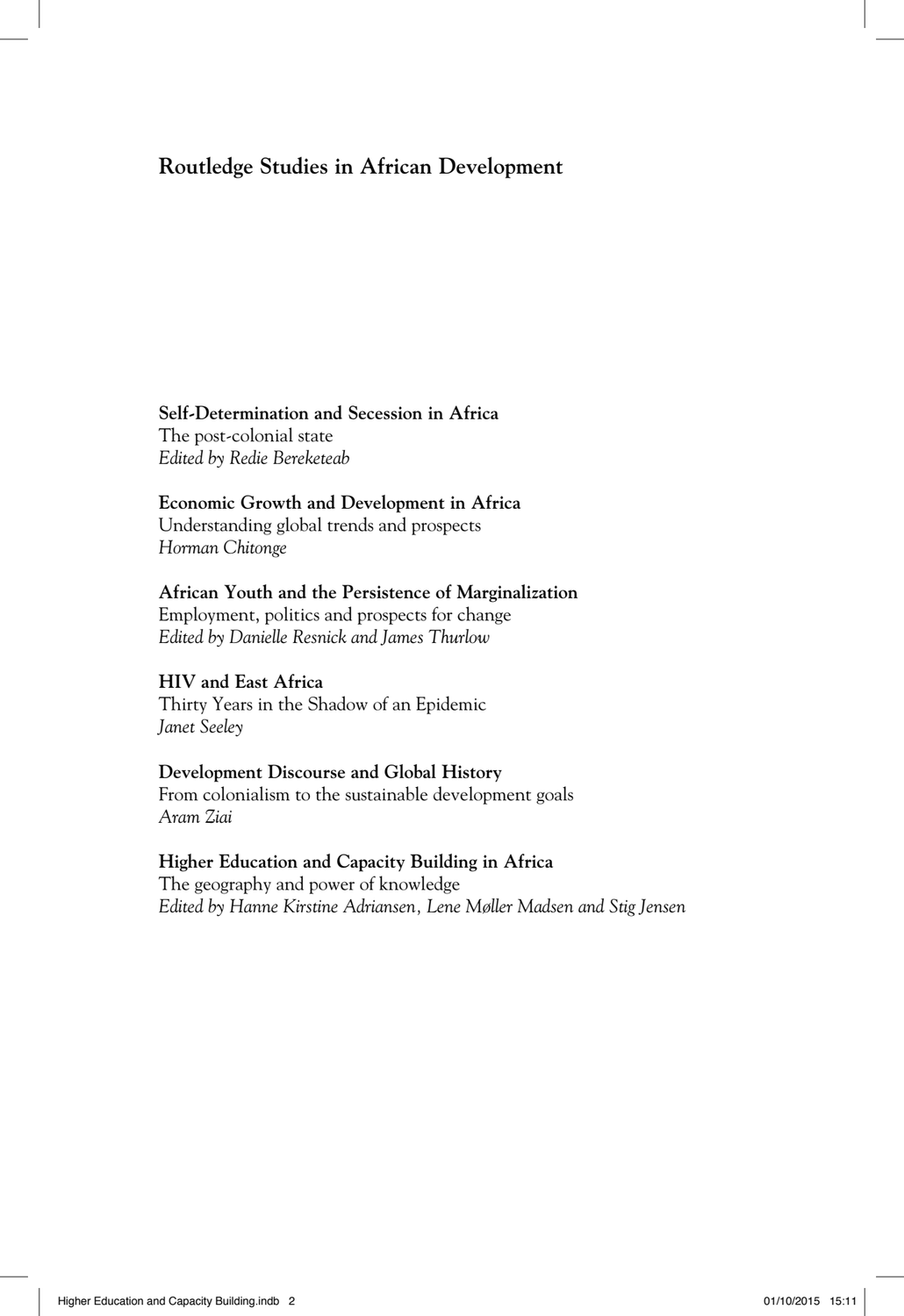# **Higher Education and Capacity Building in Africa**

The geography and power of knowledge under changing conditions

**Edited by Hanne Kirstine Adriansen, Lene Møller Madsen and Stig Jensen**

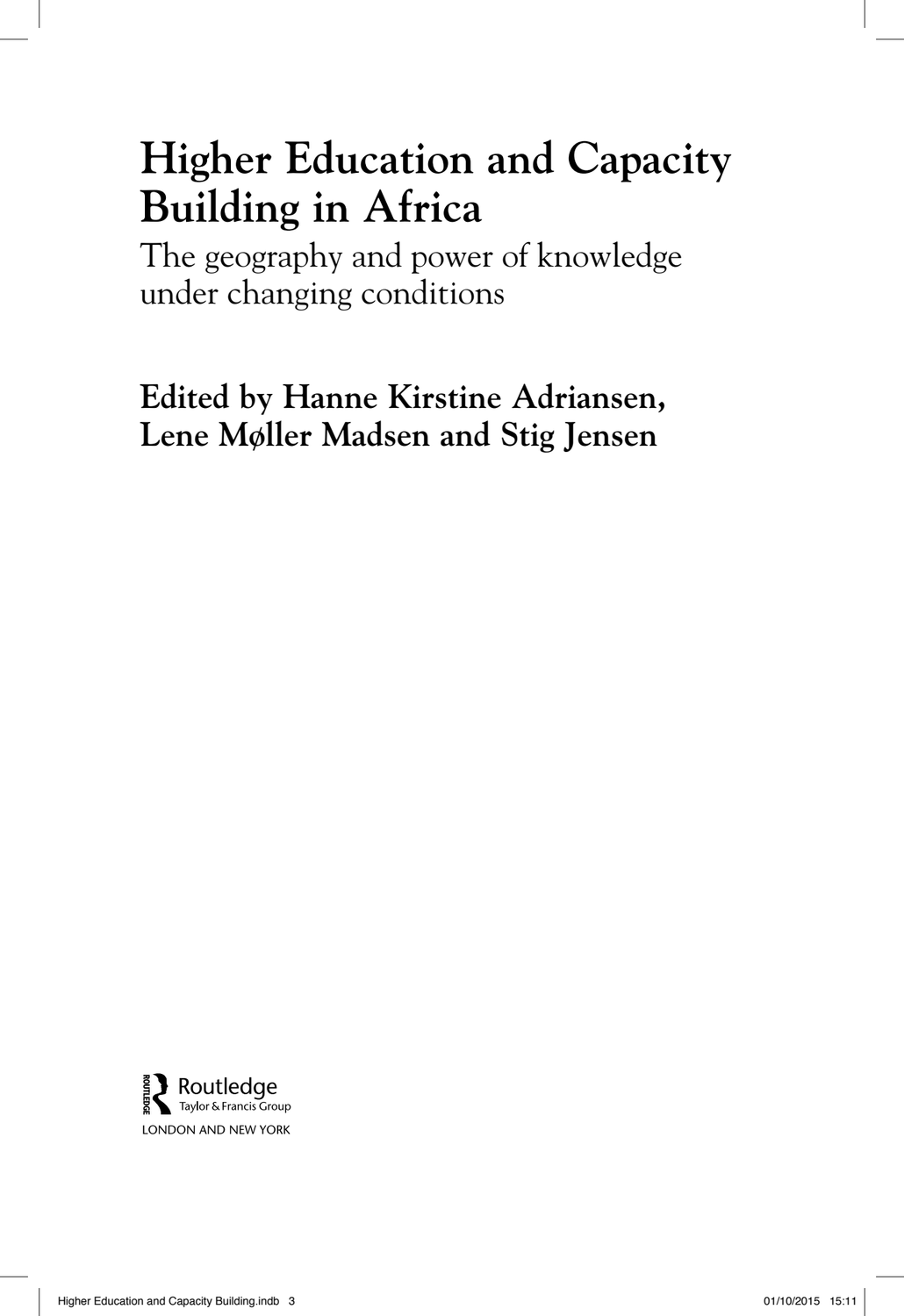First published 2016 by Routledge 2 Park Square, Milton Park, Abingdon, Oxon OX14 4RN

and by Routledge 711 Third Avenue, New York, NY 10017

*Routledge is an imprint of the Taylor & Francis Group, an informa business*

© 2016 selection and editorial matter, Hanne Kirstine Adriansen, Lene Møller Madsen and Stig Jensen; individual chapters, the contributors

The right of the editors to be identified as the authors of the editorial material, and of the authors for their individual chapters, has been asserted in accordance with sections 77 and 78 of the Copyright, Designs and Patents Act 1988.

All rights reserved. No part of this book may be reprinted or reproduced or utilised in any form or by any electronic, mechanical, or other means, now known or hereafter invented, including photocopying and recording, or in any information storage or retrieval system, without permission in writing from the publishers.

*Trademark notice:* Product or corporate names may be trademarks or registered trademarks, and are used only for identification and explanation without intent to infringe.

*British Library Cataloguing-in-Publication Data* A catalogue record for this book is available from the British Library

*Library of Congress Cataloging-in-Publication Data* Higher education and capacity building in Africa : the geography and power of knowledge / edited by Hanne Kirstine Adriansen, Lene Møller Madsen and Stig Jensen. pages cm. -- (Routledge studies in African development) 1. Universities and colleges--Africa. 2. Education, Higher--Africa. 3. Economic development--Effect of education on--Africa. I. Adriansen, Hanne Kirstine. II. Madsen, Lene Møller. III. Jensen, Stig. IV. Series: Routledge studies in African development. LA1503.H51 2016 378.6--dc23 2015022249

ISBN: 978-1-138-83815-4 (hbk) ISBN: 978-1-315-73462-0 (ebk)

Typeset in Goudy by Saxon Graphics Ltd, Derby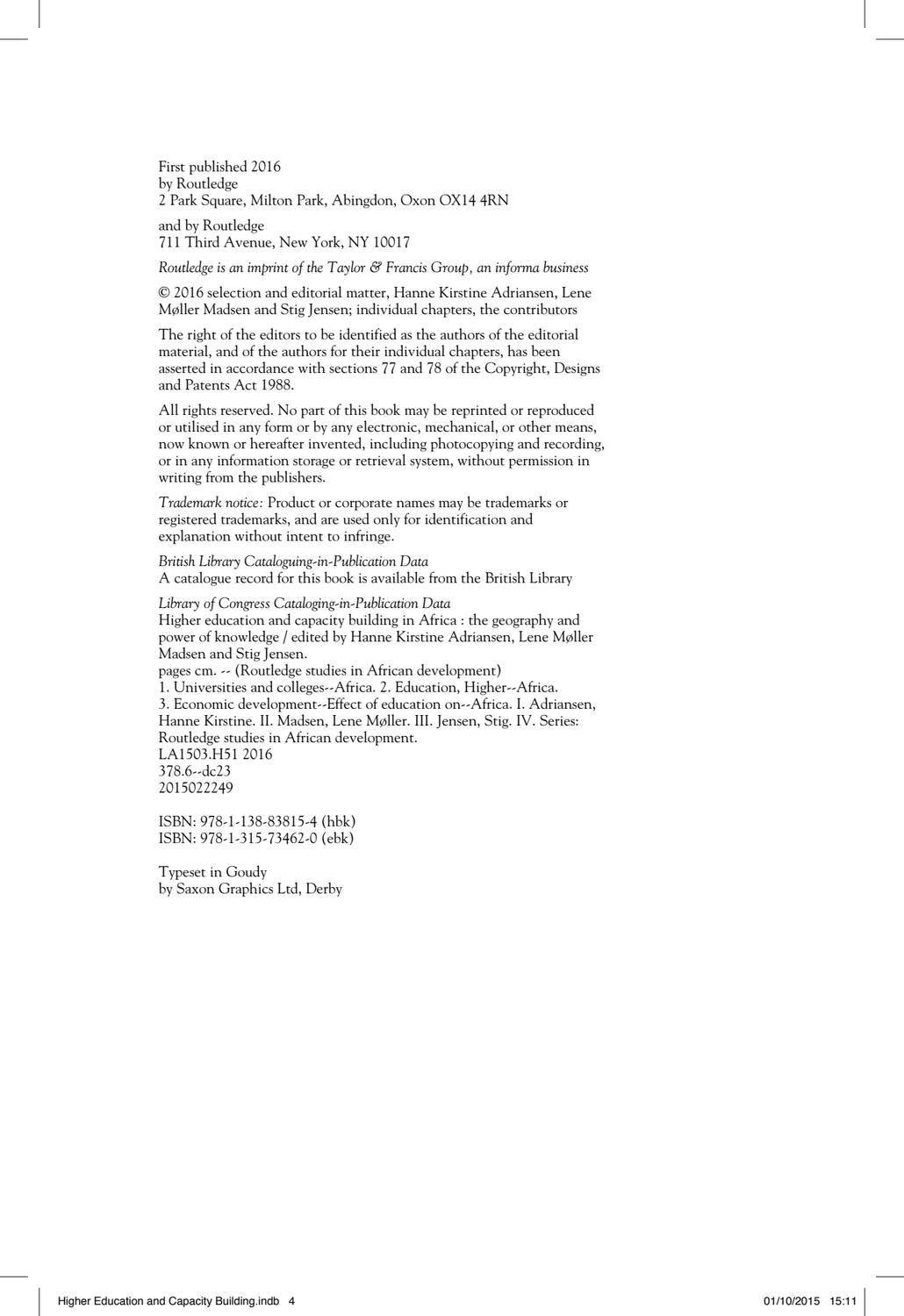# **Contents**

|                      | List of boxes                                                      | ix           |
|----------------------|--------------------------------------------------------------------|--------------|
| List of figures      |                                                                    | хi           |
| Acknowledgements     |                                                                    | xiii         |
| List of contributors |                                                                    | XV.          |
|                      |                                                                    |              |
| $\mathbf{1}$         | Why study higher education and capacity building in Africa?        |              |
|                      | An introduction                                                    | $\mathbf{1}$ |
|                      | HANNE KIRSTINE ADRIANSEN, LENE MØLLER MADSEN AND                   |              |
|                      | <b>STIG JENSEN</b>                                                 |              |
| 2                    | Do 'African' universities exist? Setting the scene                 | 12           |
|                      | STIG JENSEN, HANNE KIRSTINE ADRIANSEN AND                          |              |
|                      | LENE MØLLER MADSEN                                                 |              |
|                      |                                                                    |              |
|                      | PART I                                                             |              |
|                      | Capacity building of African universities – asymmetrical power     |              |
|                      | relations?                                                         | 39           |
| 3                    | Dilemmas of knowledge production in Ugandan universities           | 41           |
|                      | MICHAEL WHYTE AND SUSAN REYNOLDS WHYTE                             |              |
|                      |                                                                    |              |
| $\overline{4}$       | Collaborative education across continents: Lessons from a          | 58           |
|                      | partnership on sustainable resource management education           |              |
|                      | BEVLYNE SITHOLE, TORBEN BIRCH-THOMSEN, OLE MERTZ,                  |              |
|                      | TREVOR HILL, THILDE BECH BRUUN AND THUITA THENYA                   |              |
| 5                    | The Confucius Institute at the University of Zambia: A new         |              |
|                      | direction in the internationalisation of African higher education? | 83           |
|                      | PETER KRAGELUND AND GODFREY HAMPWAYE                               |              |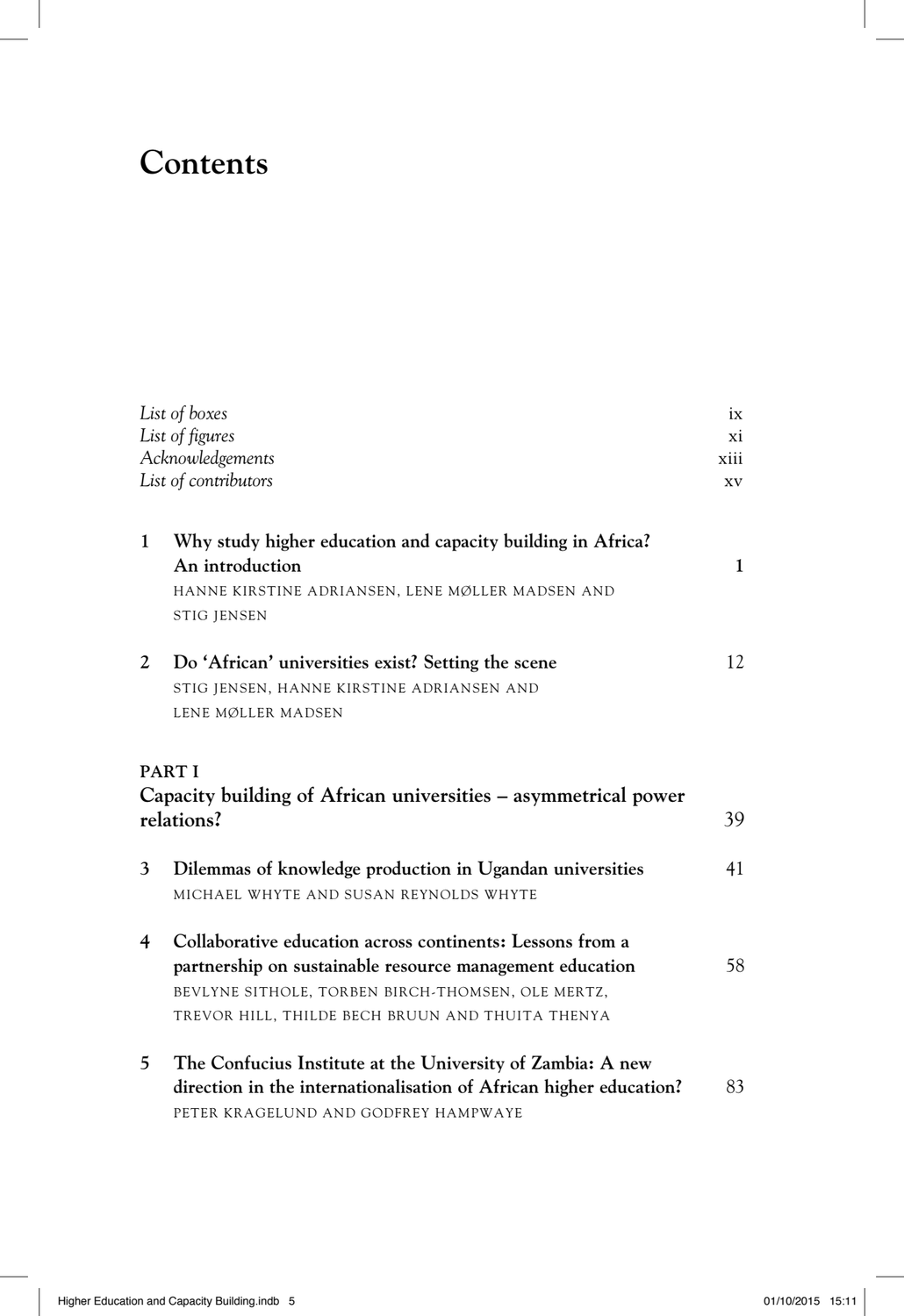vi *Contents*

| <b>PART II</b><br>Researching and teaching climate change in Africa - whose<br>105<br>reality counts? |                                                                                                                                                                                             |     |
|-------------------------------------------------------------------------------------------------------|---------------------------------------------------------------------------------------------------------------------------------------------------------------------------------------------|-----|
|                                                                                                       | 6 Power of knowledge under changing conditions: Lessons from a<br>Sahelian village under climate change<br>JONAS ØSTERGAARD NIELSEN, MARIE LADEKJÆR GRAVESEN AND<br>STIG JENSEN             | 107 |
|                                                                                                       | 7 Producing scientific knowledge in Africa today:<br>Auto-ethnographic insights from a climate change researcher<br>HANNE KIRSTINE ADRIANSEN, MUHAMMAD MEHMOOD-UL-HASSAN<br>AND CHEIKH MBOW | 124 |
|                                                                                                       | 8 Negotiating scientific knowledge about climate change:<br>Enhancing research capacity through PhD students<br>LENE MØLLER MADSEN AND THOMAS THEIS NIELSEN                                 | 147 |
|                                                                                                       | PART III<br>Creating and using academic knowledge in<br>Africa – decolonising research?                                                                                                     | 169 |
|                                                                                                       | 9 My knowledge, your knowledge, whose knowledge is it?<br>Reflections from a researcher's journey through universities in<br>North and South<br><b>BEVLYNE SITHOLE</b>                      | 171 |
|                                                                                                       | 10 Creating an African university: Struggling for a transformational<br>curriculum in apartheid South Africa<br>RAJANI NAIDOO, HANNE KIRSTINE ADRIANSEN AND<br>LENE MØLLER MADSEN           | 193 |
|                                                                                                       | 11 African universities and rights in African polities and<br>communities: Africanising universal knowledge?<br><b>FERGUS KERRIGAN</b>                                                      | 216 |